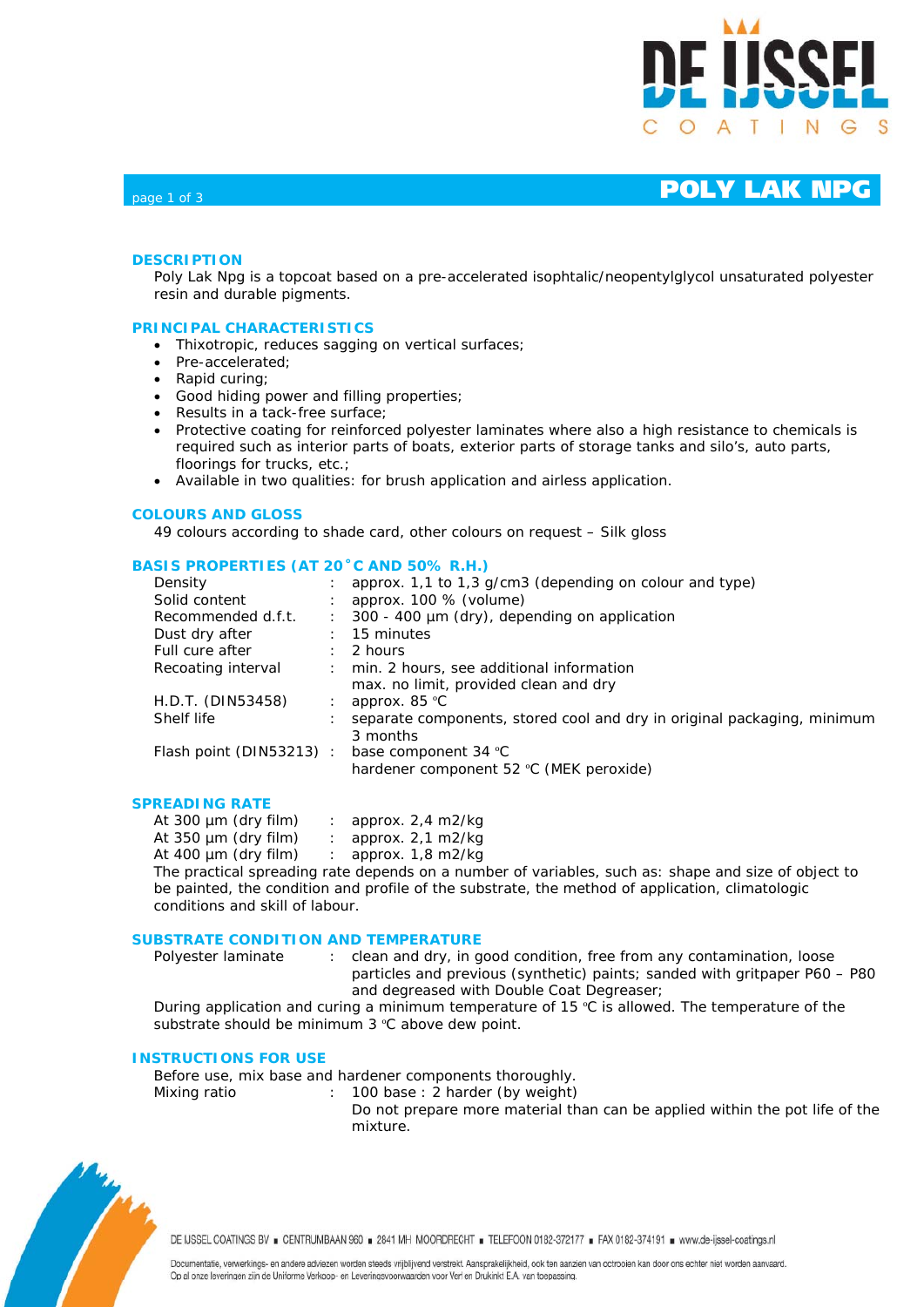

## $_{\text{page 2 of 3}}$   $_{\text{page 2 of 3}}$

| Induction time<br>Pot life |  | none<br>: airless version:<br>5 minutes at 25 °C<br>10 minutes at 20 $^{\circ}$ C | brush version:<br>10 minutes at 25 °C<br>15 minutes at 20 °C |  |
|----------------------------|--|-----------------------------------------------------------------------------------|--------------------------------------------------------------|--|
|                            |  | 15 minutes at 15 $^{\circ}$ C                                                     | 20 minutes at 15 °C                                          |  |
|                            |  | The pot life depends also on colour.                                              |                                                              |  |

### Application with :

|                 |                                                | Only airless version              |                                   |  |
|-----------------|------------------------------------------------|-----------------------------------|-----------------------------------|--|
|                 | <b>Brush</b>                                   | Airless spray,<br>external mixing | Airless spray,<br>internal mixing |  |
| Type of thinner | n.a.                                           | n.a.                              | n.a.                              |  |
| % of thinner    | n.a.                                           | n.a.                              | n.a.                              |  |
| Nozzle orifice  | n.a.                                           | 0,016 inch                        | 0,023 inch                        |  |
| Nozzle pressure | n.a.                                           | 150 bar                           | 150 bar                           |  |
| Cleaning with   | Double Coat Degreaser, Ethylacetate or Acetone |                                   |                                   |  |

Application by airless is only possible with the special airless version of Poly Lak Npg.

## **ADDITIONAL INFORMATION**

• Recoating Poly Lak Npg

|                                                                                                            | $15^{\circ}$ C | 20 °C    | $25^{\circ}$ C |
|------------------------------------------------------------------------------------------------------------|----------------|----------|----------------|
| Minimum, with Poly Lak Npg, after<br>degreasing and sanding with P60-<br><b>P80</b>                        | 2 hours        | 2 hours  | 2 hours        |
| Minimum, with epoxy or Double<br>Coat, after degreasing and sanding<br>with gritpaper P60-P80              | 24 hours       | 24 hours | 24 hours       |
| Maximum, with epoxy, Double<br>Coat or Poly Lak Npg, after<br>degreasing and sanding with<br>gritpaper P80 | no limit       | no limit | no limit       |

The minimum and maximum interval depend also on colour. Poly Lak Npg contains additives to ensure tack-free curing. These additives might reduce adhesion of subsequent layers. When more layers of Poly Lak Npg are required, we recommend to replace the first layer with a gelcoat, e.g. Poltix Gelcoat Npg.

- Application Poly Lak Npg
	- For application by airless spray use the special airless quality of our Poly Lak Npg.
	- For brush application use brushes with unpainted handles.
	- Apply Poly Lak Npg evenly, without runs or sags, avoiding holidays and thin spots. Apply Poly Lak Npg in one coat, do not return too often with brush or roller in already applied, wet Poly Lak Npg. This could result in a tacky surface after curing.
	- Do not apply Poly Lak Npg to a warm surface or at higher temperatures. A too low temperature will result in longer curing. Application to a warm surface or at higher temperatures will distort film formation and could result in a tacky surface after curing.
	- Do not apply Poly Lak Npg on top of previous (synthetic) coatings. This will distort curing resulting in a tacky, uncured film.

### • Pre-accelerated

Poly Lak Npg is pre-accelerated with a combination of special accelerators and promoters

• Chemical resistance

The resistance against chemicals (such as used in swimming pools) may vary depending on colour. Please contact our sales department for further information.